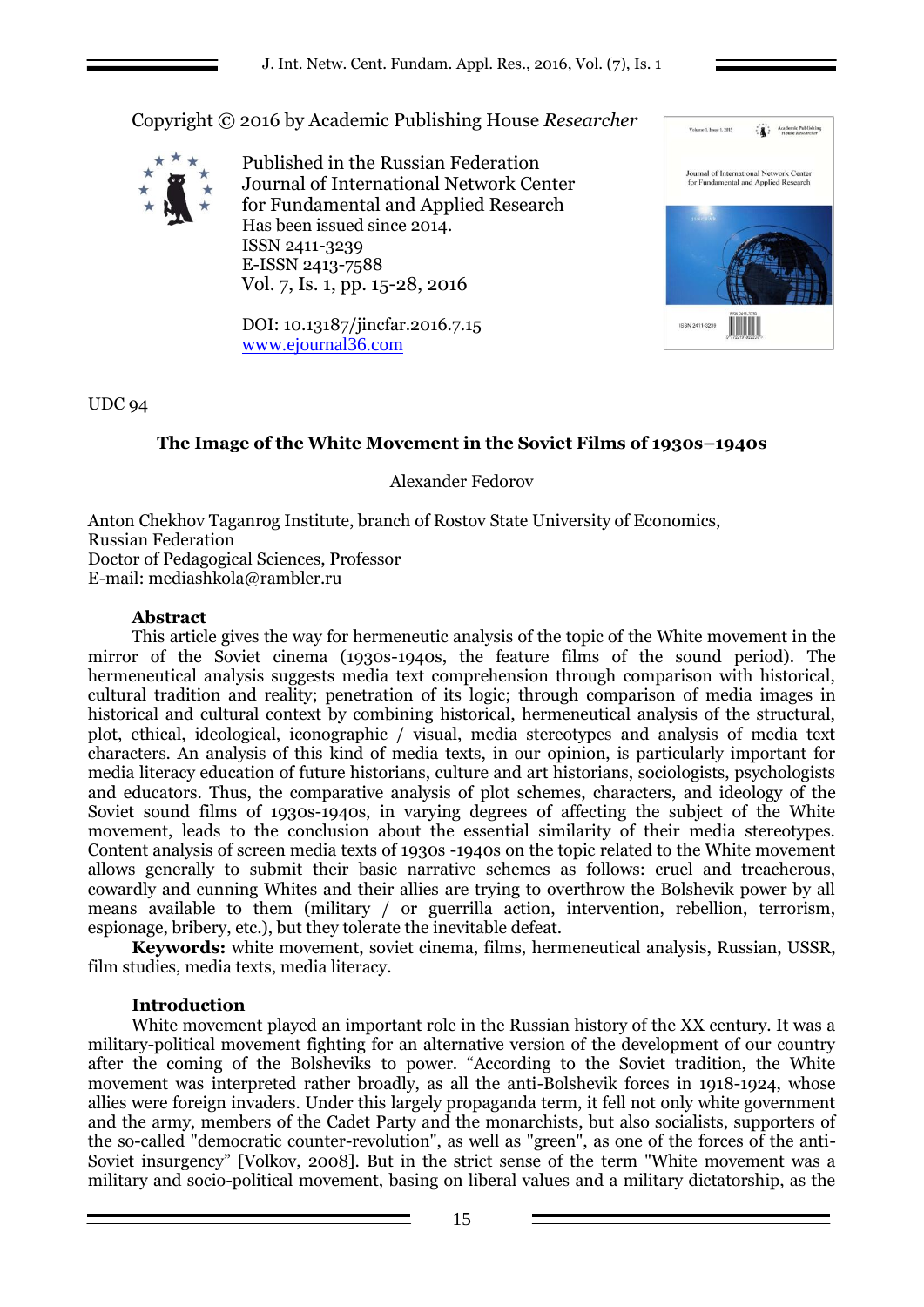means to end the country's structural crisis. The ideology of the white government personified the liberal type of modernization of the country with elements of authoritarianism in the crisis of society" [Volkov, 2008].

In the 1990 there was a huge surge of interest in the history of the White movement. However, until now the main focus of researchers and publicists was concentrated exclusively upon the political history" [Volkov, 2009, p.3]. The analysis of screen interpretations of the White movement was episodic [Bagadasaryan, 2003; Volkov, 2008].

Thus, the research problem stems from the contradiction between the relatively more scientific designed ideological, political science and historical aspects of the Civil War and the movement of the White associated with it [Barsenkov, Vdovin, 2005; Zimin, 2006; Kara-Murza, 2003; Kenez, 2007; Kirmel, 2008; Polyakov, 1992; Slobodin, 1996; Tsvetkov, 2000; 2002; Shambarov, 2002, and others], and also insufficient attention of scientists to the evolution of the image of the White movement in the cinema of sound period.

Studies Russian film researchers were still focused on the traditional "historicalrevolutionary", "heroic and patriotic", military, etc. topics. For example, in this way it was analyzed films of the 1930s-1940s in the writings of Film "conservative" school stood on the positions of the so-called "socialist realism" (S. Ginsburg, A. Groshev, I. Dolinsky, V. Zhdan, N. Lebedev, N. Tumanova et al.). This topic is not considered separately and in the works of the famous Russian historians and theorists of cinematic art "liberal" direction 1950s-1990s (L. Anninsky, Y. Bogomolov, I. Vaysfeld, V. Demin, N. Zorkaya, K. Razlogov , M. Turovskaya et al.).

Thus, it seems to be urgent to explore, organize, and analyze the evolution of interpretations of the theme of the White movement in the Soviet film industry, taking into account the sociocultural, political and ideological context of typology of plot diagrams and characters in the movie, the key concepts of copyright, etc.

### **Materials and methods**

The main materials for this article were the area: the books, articles and films about the theme of White movement in the Soviet and Russian cinema. I used also the method of hermeneutic analysis of the cultural context of media texts (Eco, 1976; Silverblatt, 2001).

Purpose of research: by comparative analysis give a coherent response, open features, and determine the place, role and ideological significance of the theme of the evolution of the image of the White movement in the Soviet cinema of sound period.

The object of research: the development of the theme of the image of the White movement in the cinema of sound period.

Subject of research: the evolution of the main ideological concepts and stereotypes theme of transformation of the image of the White movement in the Soviet cinema sound period 1930s.

This implies the following tasks:

- To determine the place and role of the theme of the evolution of the image of the White movement in the cinema of sound period of 1930s-1940s;

- To examine the political, ideological, social, cultural context, the main stages of the project stated in the theme, direction, motivation, foundation, goals, objectives, author's interpretation of the concept of the subject in the cinema in different periods of history;

- To reveal the bulk of media texts (films), in varying degrees, relevant to the stated theme;

- To carry out the classification and comparative analysis of ideology, content models, modifications of the genre, functions stereotypes of Soviet cinema (including: the analysis of stereotypes, ideological analysis, tracking analysis, iconographic analysis, scene analysis, the characters, and others.) associated with the treatment image of the Russian White movement, to draw the conclusions about the lessons of this kind of political analysis.

- To characterize trends of perception and audience reaction on the onscreen images of the White movement.

The methodology of our research consisted of the key philosophical positions about the connection, interdependence and integrity of the phenomena of reality, historical and social unity in cognition. The main philosophical methodological concept study - the theory of cultural dialogue of M. Bakhtin & V. Bibler - based works on cultural mythology and memory J. Assmann (2004), P. Berger (1995), and Y. Lotman (1999). We relied on substantial research approach (identifying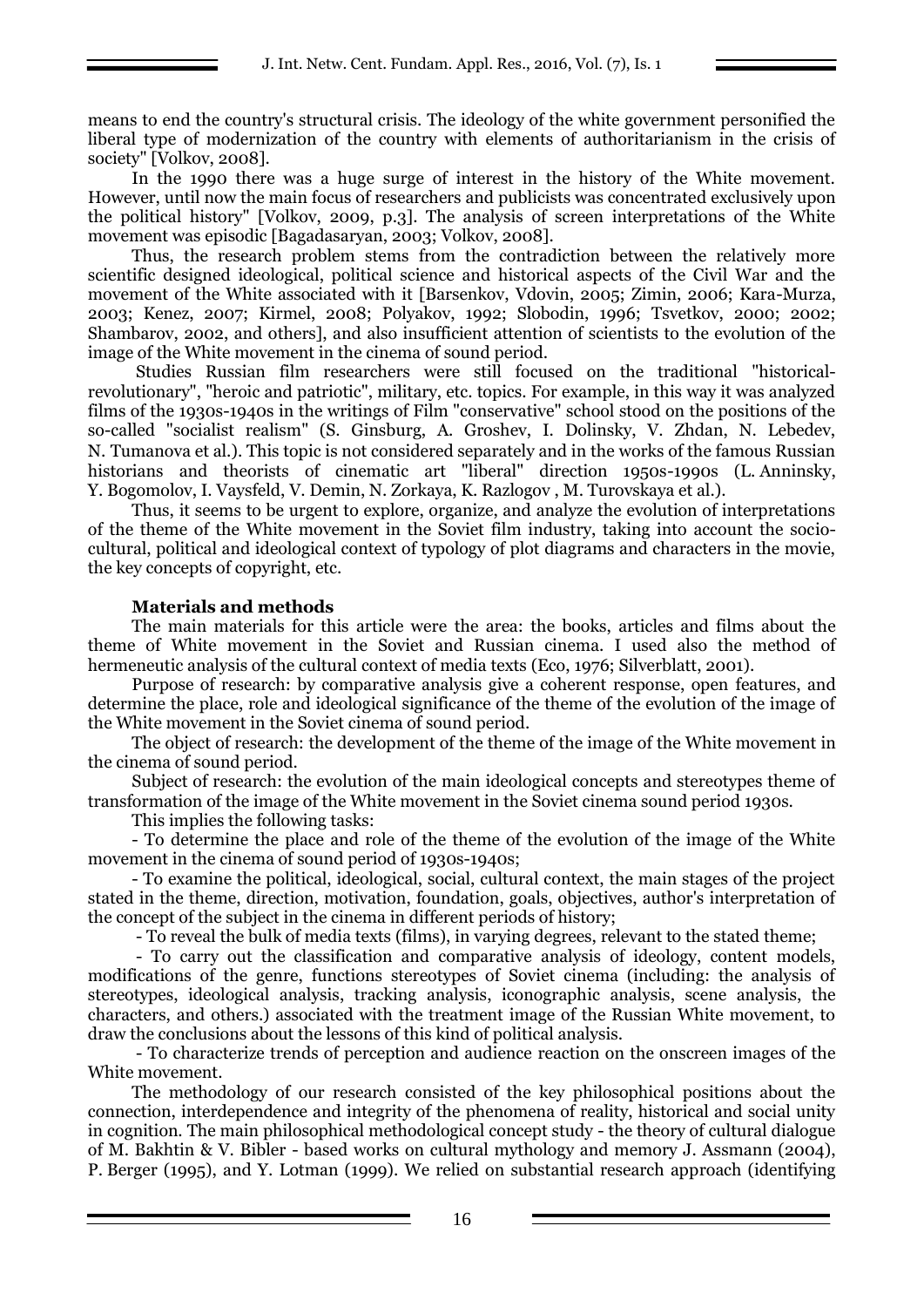the content of the studied process, taking into account the totality of its elements, the interaction between them, of their nature, refer to facts, analysis and synthesis of theoretical conclusions, etc.), the historical approach - consideration of the concrete historical development Statement Topics in cinema of sound period. The effectiveness of this methodical approach has been proven as the Western (R. Taylor and others), and Russian (E.V. Volkov, Y. Kondakov, N.M. Zorkaya E.A. Ivanyan, M.I. Turovskaya, A.O. Chubaryan) researchers.

#### **Discussion**

It is known that the interpretation of the history in media texts is changeable and often exposed to fluctuations in exchange of political regimes. After the peak of the Stalinist era, when the Soviet-screen images of the White movement was dominated by an evil grotesque, political and social "thaw" of the late 1950s - early 1960s influenced upon the situation toward a more believable, and sometimes even sympathetic portrayal of Whites (the most striking example - the drama of Gregory Chuhray *Forty first*, 1956).

Soviet history has the period of long domination of the general policy of the USSR, cultivated an implacable struggle against the "exploiting class", "such abusive epithets against participants in the White movement as" bandits", "scoundrels", "mercenaries of imperialism," etc. Then there were the terms containing negative connotations: "White Guard", "Kornilov affair", "denikinshina", "kolchakovschina", "vrangelevschina", "dutovschina", "krasnovschina", and others. ... Others work, which were not orthodox in terms of official ideology, appeared only in the crisis of the Soviet political system in the second half of the 1980s. It began rethinking the turning points of Soviet history in the conditions of pluralism of opinions, assessments and approaches" [Volkov, 2009, p.26-27], which continued as in the 1990s and in the XXI century.

And if in the images of the White movement in the Soviet cinema accentuated mainly negative traits (terror against the Bolsheviks and the people, violence, moral decay, political and financial dependence on the US, British and French allies, and Japanese) until the early 1950s, then starting with the "thaw" the mid-1950s, these images began to look more patriotic. Whites more often were brought on-screen worthy - brave, intelligent and noble adversaries. However, in varying degrees, giving individual representatives of the White movement positive features, "the Soviet films never showed reformist policy of white governments with the aim of bringing the country out of crisis, workers' participation in armed groups Whites and a number of other important aspects of the history of the White movement" [Volkov, 2008].

The totalitarian regime was aware of the political and ideological importance of the theme of victory over the White movement. Although this topic did not have a dominant place in the Soviet cinema, its advocacy role has been very high. With millions of viewers inculcated the need for "revolutionary terror" against the "whites" "white guard swine", "class enemies", "alien elements", etc.

### **Results**

### *The total socio-cultural, political and ideological context of the 1930s:*

- Intensive introduction of communist ideology (in its Stalinist interpretation) with an equally vigorous suppression of all other ideologies and activities of all religious denominations;

- Total elimination of private property (it was reviving during the New Economic Policy of 1920s);

- Intensive industrialization (mainly heavy and military industry) with the price of incredible tension of human resources;

- Intensive militarization of the country, unleashing military conflicts;

- The mass terror of the totalitarian state in relation to the peasantry, which led to the infamous famine in the first half of 1930s;

- The mass repression of the 1930s, which affected millions of people in the Soviet Union – from the lowest to the highest strata of society.

Before cinema, affecting the subject of the White movement, in order to support the main lines of the state policy of the Stalinist regime clear advocacy objectives were set. They served as the basis for the author's concepts of the movie:

- to show that the Bolsheviks' violence and terror of revolution era and civil war were the necessary measure, a response to the terror and violence of counter-revolution; to convince the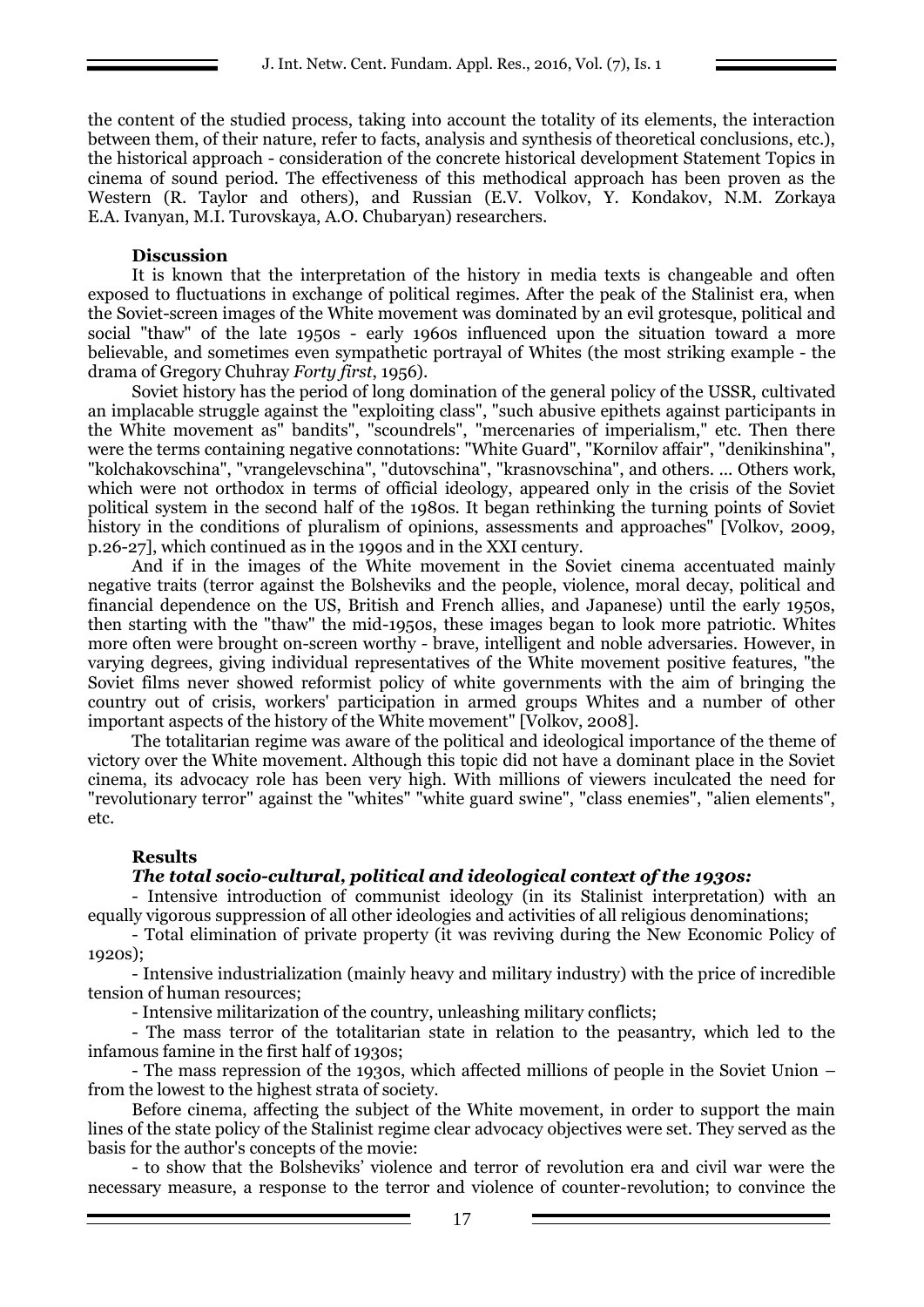audience that the so-called "revolutionary terror" Bolsheviks and / or security officers was committed with the most noble aspirations, and the Bolsheviks themselves and / or security officers were honest, loyal to "wonderful idea of the future of Communism "advocates" of the oppressed and the working masses";

- To prove that the enemies of the Bolsheviks / Communists / people (including the "remnants of the Whites") are masked and ready to commit terrorist acts and to seize power at any moment;

- To show that the terror against the "enemies of the people" is justified and inevitable;

- To convince the audience that any of their relatives, neighbors and acquaintances may be "class enemies", which is necessary to expose and destroy.

Genre modification: mostly drama (military, historical). The style of these films was determined by strict rules of the so-called "socialist realism": instead of the experimental (especially in the form) of the Soviet cinema of the 1920s there was arose the style of home plausibility (in fact, often embellished), coherent narrative, frankly theatrical acting…

In relation to the characters of the White movement Soviet cinema of the 1930s used a variety of negative paint designed to cause adverse reactions in the audience. For example, in the movie *Girlfriends* (1935) by L. Arnshtam White Guard officers looked very much caricatured, grotesque, "they immediately instructed gun to the girls. Little officer immediately kicked one of the girls in the stomach. Then he noticed brewed soup, his eyes began to glisten greedily, with the thin voice he squeaked: "Look, Sergei Timofeyevich, it is chicken." Whites pulled the chicken from the pot, broke it off and began to eat voraciously. Finished eating, elderly officer ordered the girls to become the wall"[Kondakov, 2012].

The 1930-s are one "of the most complex, controversial and contrasting periods in the history of Soviet cinema" [Yurenev, 1997, p.5]. In particular, it was shown that the "socialist realists artists ... were compelled to bless, and even glorify mass repressions ... in short, to facilitate the introduction into the mass consciousness the ideological myths of Stalinism" [Yurenev, 1997, with 34]. Such films became visible base for the introduction into the mass Stalinist thesis that with the development of socialism, the class struggle must be intensified and become hardened ... When Stalin's regime with its "pragmatic and ideological approach to the movies took place, practically there were no any places for free expression of filmmakers views. Screen image of participants of White movement were relegated to the second place, so how they were overshadowed by the external enemies and characters of "lurking traitors." Among Whites there were featured not only former tsarist officers and representatives of political parties hostile to the Bolsheviks, the nonproletarian social strata, but also former colleagues of Stalin failed in the inner-party struggle" [Volkov, 2009, p.33].

So, unlike the Soviet period of silent film, the topic of the Civil War (and the White movement too) was introduced not so widely in the 1930s. So "from 1919 to 1932 there were left at least 114 films on the screens of the country, which subjects' actions were unfolding during the Civil War. They accounted for about 10% of all established at this time film works" [Volkov, 2008]. But in the period of 1933 to 1939 it was filmed only 30 movies, anyway narrating the events of the civil war. However the number of films about the Civil War (and, consequently, the number of characters that could, somehow, be attributed to the White movement) dramatically increased in the yeas of the so-called "anniversaries". So for six years - from 1931 to 1936 it was screening 17 films about the Civil War, but only for two years –in the anniversary of 1937 (20 years after the October Revolution of 1917) and post-anniversary of 1938 – it was screening 11 films of similar subjects.

The images of the "Whites" (among whom, in fact, there were included diverse groups of people, one way or another in conflict with the Bolsheviks), took place in peripheral tissues movie scene. The images of the Reds, of course, turned out to be in the center of the story. Almost all the characters, which to some extent could be attributed to the White movement, were put on display in the main negative features (although in some cases, such as in *Chapaev* (1934) by Vasilyev brothers, Whites could have been shown clever (Colonel Borozdin) and courageous (Whites, reaching full height in the attack by machine gun fire of the Reds) enemies.

In this rigid ideological scheme was not allowed to represent the Reds at least in some more or less negative light. In extreme cases, Reds (as in the same *Chapaev)* could be "not very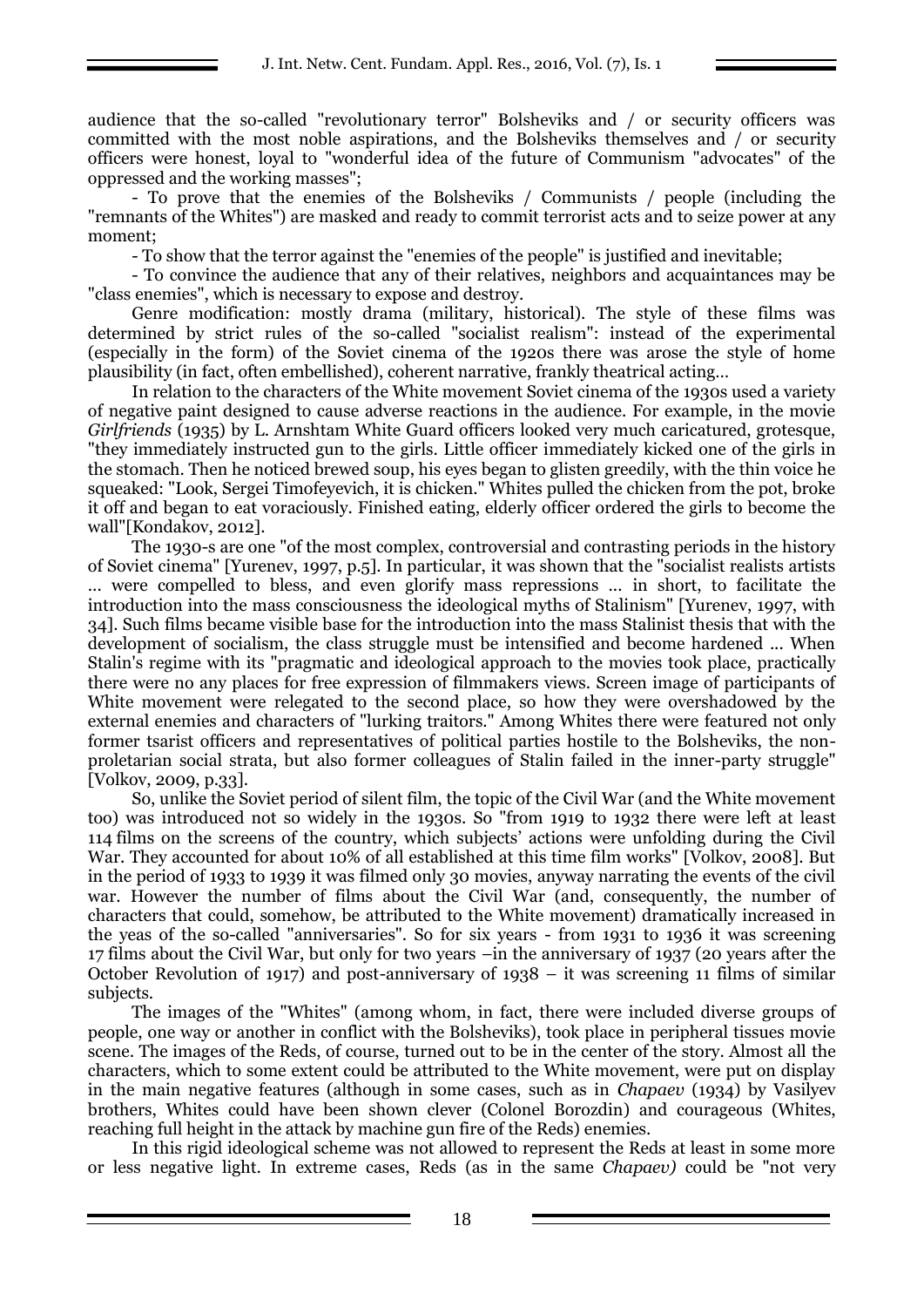competent," and overly emotional, but all this was redeemed with interest by their devotion to the "revolutionary ideals", folksy roots and romanticism.

The terror of the Bolshevik power in relation to the so-called "class enemies" and "enemies of the people" and the terror of "class enemies" and "enemies of the people" against the Bolsheviks and their allies / sympathetic held a special place in the Soviet cinema of the 1930s (*The Great citizen* by F. Ermler, *Aerograd* by A. Dovzhenko, *Party Card* by I. Pyriev, *Lenin in 1918* by M. Romm). The apologia of revolutionary violence, piercing Leninist films of M. Romm (especially the film *Lenin in 1918*), was clearly intended to justify massive repression" [Yurenev, 1997, p.50].

I must say that in the films by F. Ermler, A. Dovzhenko, I. Pyriev and M. Romm, which we have noticed above, a generalized image of the "class enemy" was created, and it was not always clearly belonged to the White movement. In the drama *Lenin in 1918,* for example, there were the socialist revolutionists (Fanny Kaplan appeared on-screen as a ruthless fanatic with poisoned bullets in the revolver). The main enemy in the *Party Card* by I. Pyriev was a spy. F. Ermler has generally shown a nest of "enemies of the people and pests," took the high and relatively high government positions.

As for films about collectivization, "they all present a dramatic stereotype that means poor people immediately see the advantage of the collective farm, middle peasants fluctuate, fists are going to use sabotage and assassination" with the help of the Whites and foreign residents, priests and merchants who undertook nowhere [Yurenev, 1997, p.69].

Even "children's films of Stalin era are teeming with enemies. In the 1930s, when Stalin destroyed the peasantry, the enemies often went aspiring fists and Whites, whose help has consistently allegedly relied spies and saboteurs. Reliable support of external enemies and furious haters of Soviet power and the clergy were: because at that time, thousands of Russian martyrs accepted death at the hands of godless power" [Mamatova, 1995, p.105].

It is important to emphasize that none of the Soviet films of thirties and forties of XX century, regarding the White movement in one degree or another, cannot be regarded as more or less truthful, documental reflection of a true story.

For example, in *Chapayev* the Whites officers attack Reds as on parade. In fact, they were not officers, and they never used the black uniforms (all these invented specifically for the movie). They did not go to a psychic attack against Reds. It was the famous workers' *Izhevsk Brigade*. It was an amazing piece of Kolchak's army, formed entirely of the Ural workers. Tasted commissar power, the proletariat rebelled and put forward the slogan: "For the Soviets without the Bolsheviks!" Hard to believe, but they fought against the Reds under the red banner! *Izhevsk Brigade* selected their officers and referred to them "Comrade Officer" or "Comrade Colonel," and they moved in the attack on Reds on the 9-th of July in 1919 near Ufa, furiously playing harmonica the revolutionary "Warszawianka"! Their psychological attack has occurred in full growth without a shot. It has been done not from the good life but because it just finished cartridges... So they went flashing bayonets and gritting her teeth ... But all this did not fit into the scheme of the civil war which has been imposed by the winners - communists in the 1930s. Are the workers against the Bolsheviks? Yes, God forbid, someone knows!" [Busina, 2009].

With regard to another Red commander  $-$  N.A. Schors (1895-1919), the official version of his death looked like this: "The 30-th of August in1919 Schors has come under fire Petliurist gunner and died at the hands of his deputy Ivan Dubovoy, who bandaged his head" [Kosinchuk, 2008]. At the same time, there are two completely different versions.

First: N.A. Schors was killed "by a secret decision of the Revolutionary Military Council, allegedly because he has refused to obey the order to pull his division to Kiev for countering Petliurists and Germans. In the archives of the Revolutionary Military Council there were discovered telegrams which were addressed his boss by trusted person of Trotsky - Aralov. There was "anti-Semitism, banditry, drunkenness are developed in the division of Schors", "the colonel feels himself some kinglets."

Version two: in June 1919, "it was signed an agreement about the military-political union of the Soviet republics, which included the subordination of Ukrainian troops of the Red Army to the commands of Kremlin, but N.A. Schors shied away from the reorganization of his division until August 15.

Not only N.A. Schors, but other well-known Red commanders such as V.N. Bozhenko (1871- 1919), G.I. Kotovsky (1881-1925), A.S. Shary-Bogunskiy (1899-1919), T.V. Chernyak (1891-1919)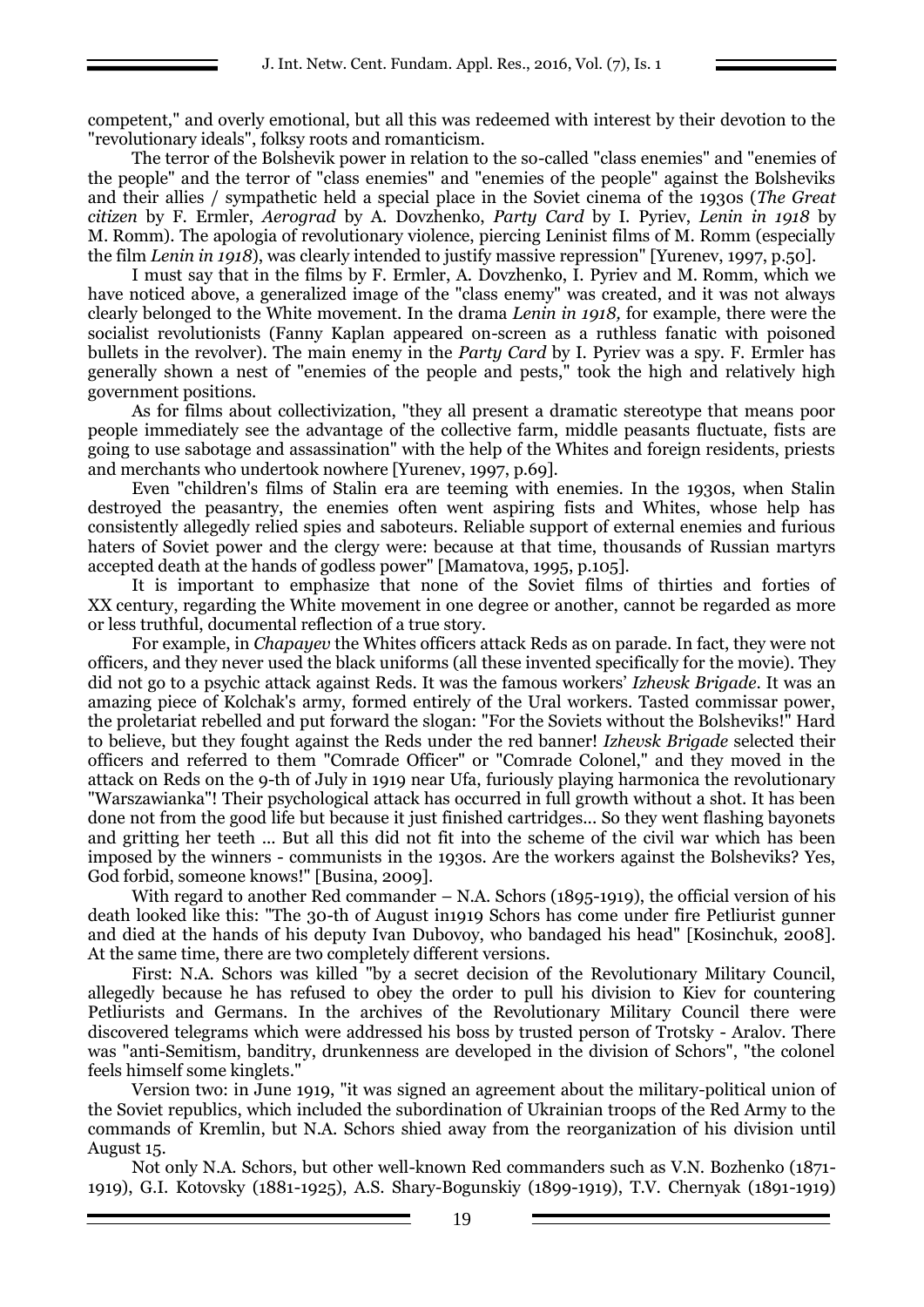were under suspicion of unwillingness to be reconstructed. Order on their destruction came from Trotsky" [Kosinchuk, 2008].

But then again, we should emphasize that my research is devoted to the analysis not real historical events associated with the White movement, but the analysis of cinematic interpretations of this phenomenon as the image of anti-Bolshevik White Russia.

But these interpretations for the most part have always relied on the romantic myths. And here is absolutely right E.V. Volkov: "Myths, of course, distort the real picture of past times, but without them, society cannot exist. Historical myths, first, have an explanatory function to justify the present, referring to the past. In addition, the historical myths perform regulatory function in the community, participating in the organization of social, economic and cultural life of society, prescribing rules of behavior and determining the system of values. You can also argue that historical myths are involved in solving these problems. First, they help to self-identify society. Second, it seeks to forecast the preferred model of the future. And third, they are the means of fighting of social and political groups with internal and external enemies"[Volkov, 2008].

The same tendency was considered in the works of J. Assmann [Assmann 2004, p.54-55; 83- 84], E. Levkievskaya [Levkievskaya, 2003, p.61-62] S.Y. Neklyudov [Nekludov, 2000, p.17-38], R.G. Pihoya [Pihoya, 2002, p.201-202], J.T. Toschenko [Toshchenko, 2000, p.4], where they underlined the increased emotional degree of historical mythology, its tendency to rectilinear, exaggerated division of characters into "bad" and "good", the electivity or ignoring, hushing of certain historical events, conjunctural binding of interpretations of historical events up to the actual political, ideological and social agenda.

In general, in many images of the White movement "there are certain kind of traditional religious integration and the new Soviet consciousness. Enemies are often portrayed as devils that the Bolsheviks opposed. They were represented as "saints" of the new world, the world of social justice "[Volkov, 2009, p.36].

Several looking ahead, I want to note that such kind of theme, as "holiness", is especially clearly manifested in *The first Russians* (1967) by E. Schiffers and A. Ivanov, the half prohibited by Soviet censors. In this adaptation of the poem *Pervorossiisk* (1950) by Olga Bergholz, the Petrograd workers, building the commune in Altai in 1918, in fact, thematically and visually were fed by fanatical "Red saints" without fear and without reproach.

From this point of view – it was not so important to show a real historical figure. It was more important to show him in the mythological screened context, and it was the most important to underline why he was depicted that way and not otherwise at a particular historical period.

Detailed historical analysis of the Soviet / Russian films associated with the White movement, is not the task of our study, therefore, we will concentrate our attention on the identification *of stereotypes within this feature films topic.*

Comparative analysis of the plot schemes, characters and ideology of Soviet films in one degree or another, affecting the subject of the White movement, leads to the conclusion about the essential similarity of their media stereotypes. At the same time the dominant genre of these grades – until 1950 – was a drama, because not only the strict censors of a totalitarian regime, but also the relative temporal proximity of the Civil War, the living memory of its bloody events, as a rule, did not give the filmmakers a lot of opportunities for and melodramatic, especially comedy genre turns.

### *The structure of the stereotype image of the White movement in the Soviet feature films of the 1930s*

*Historical period, the place of action:* Russia, the Soviet Union, in rare cases - the other countries at any period of time from 1918 to 1924 years (sometimes a later time period).

*Furnishings, household items:* the modest dwellings, forms and objects of everyday life of Soviet characters, neat houses, the shape and household items of white characters (especially the high command).

*Methods of depicting reality:* quasi-realistic (*Volochaevsk days, Chapaev* and others.) or conditionally grotesque depiction of the life of the characters of the White movement (*Friends from the camp, Girlfriends, Fiery years* and others.), the picture of life the characters of the White movement.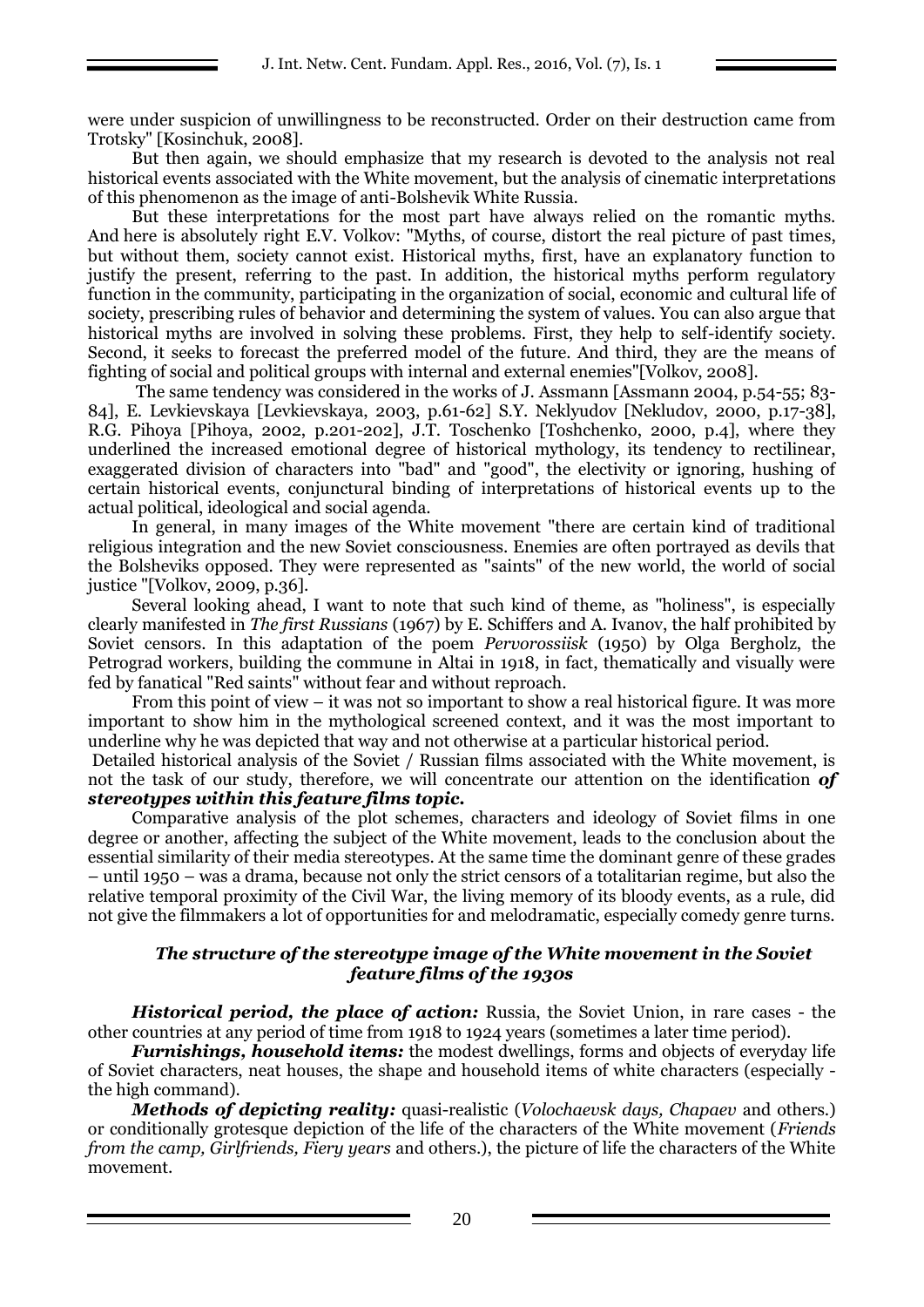*Characters, their values, ideas, clothes, physique, vocabulary, facial expressions, gestures:* positive characters (Reds) support advanced communist ideas; negative characters (Whites) support inhuman, militaristic, monarchist, bourgeois, imperialist ideas. Characters are shared not only by social, but also material status. Whites' characters are tended to be rude and cruel enemies, with repulsive looks, gestures and facial expressions of the power, unpleasant timbre of voice. They are dressed, of course, richer than the poor and humble Reds. As for the body, there is allowed variants – Whites on the screen could be (depending on the task) as the slender "rotten intelligentsia", or just stupid (like, for example, a character of S. Martinson in the *Friends from the camp*), so athletic-looking men. Such kind of gender orientation character of the White movement was dominated. However, among their enemies of the Communists occasionally women were met mostly completely dependent on their men.

*A significant change in the lives of the characters:* negative characters, (representatives of the White movement) by means of violence, fraud and bribery (war, terrorism, espionage, cooperation with the invaders, the bourgeois imperialist West and so forth.), are going to put their anti-communist, anti-Bolshevik idea into life.

*A problem:* the life of the Red characters and the existence of the Bolshevik state are at risk as a whole.

*The search for solution to the problem:* the struggle (various types and methods) of positive Red characters with negative Whites.

**Solution:** the destruction or arrest of White characters.

Taking into account the plots of "enemies of the people", entrenched in the Soviet Union of the 1930s, let us focus still on the films, where representatives of the White movement occupied, if not central, then at least prominently place in the plot, where they were not as the post-war spies and saboteurs ( furthermore merged with the Trotskyites, and Western intelligence agencies), but they have been shown in the form of a tangible force or mass public opponents of the Bolsheviks during the Civil War.

*Examples:*

**Chapaev. USSR, 1934.** Directed by Vasilyev brothers. Drama

**historical period, the place of action**: The Civil War, 1919, the Ural.

**furnishings, household items:** The Ural spaces, headquarters of the Red division commander V.I. Chapaev, the house of White Guard colonel Borozdin; the modest way of life and the form of Reds, the neat way of life and the form of Whites.

**methods of depicting reality**: they are quasi-realistic, preserving the appearance of documentary objectivity; Drama genre is sometimes combined with comic episodes / details / remarks.

**characters, their values, ideas, clothes, physique, vocabulary, facial expressions, gestures:** Whites are shown as cruel and brave enemies of strong physique with unpleasant voice and appearance. O.A. Buzina aptly wrote: "Do you remember that man with a smoking cigar in his mouth? He was worse than the Japanese samurai - the Russian snazzy suicide man directly running to the machine gun, but would not want to live in a country of victorious socialism?"[Busina, 2009]; The Reds, on the other hand, are represented as a purely positive – they are the purposeful, strong, honest (though often - poorly educated) fighters for Communism and the Bolshevik power, with colorful folk vocabulary, gestures and facial expressions.

**a significant change in the lives of the characters**: Whites tend to suppress and destroy the Reds' division and personally - Chapaev.

**a problem**: the life of positive characters, which are called Reds, is under the threat.

**the search for solution to the problem**: the team of Chapaev develops the plan for the defeat of White parts;

**solution:** Reds, reflected the attack of Whites, go on the offensive; positive characters are winning (though in the finals this victory is marred by the death of Chapaev: trying to swim across the river he was shot by the Whites).

**Love and hate. USSR, 1934.** Directed by A. Gendelnshteyn. Drama with elements of a pamphlet.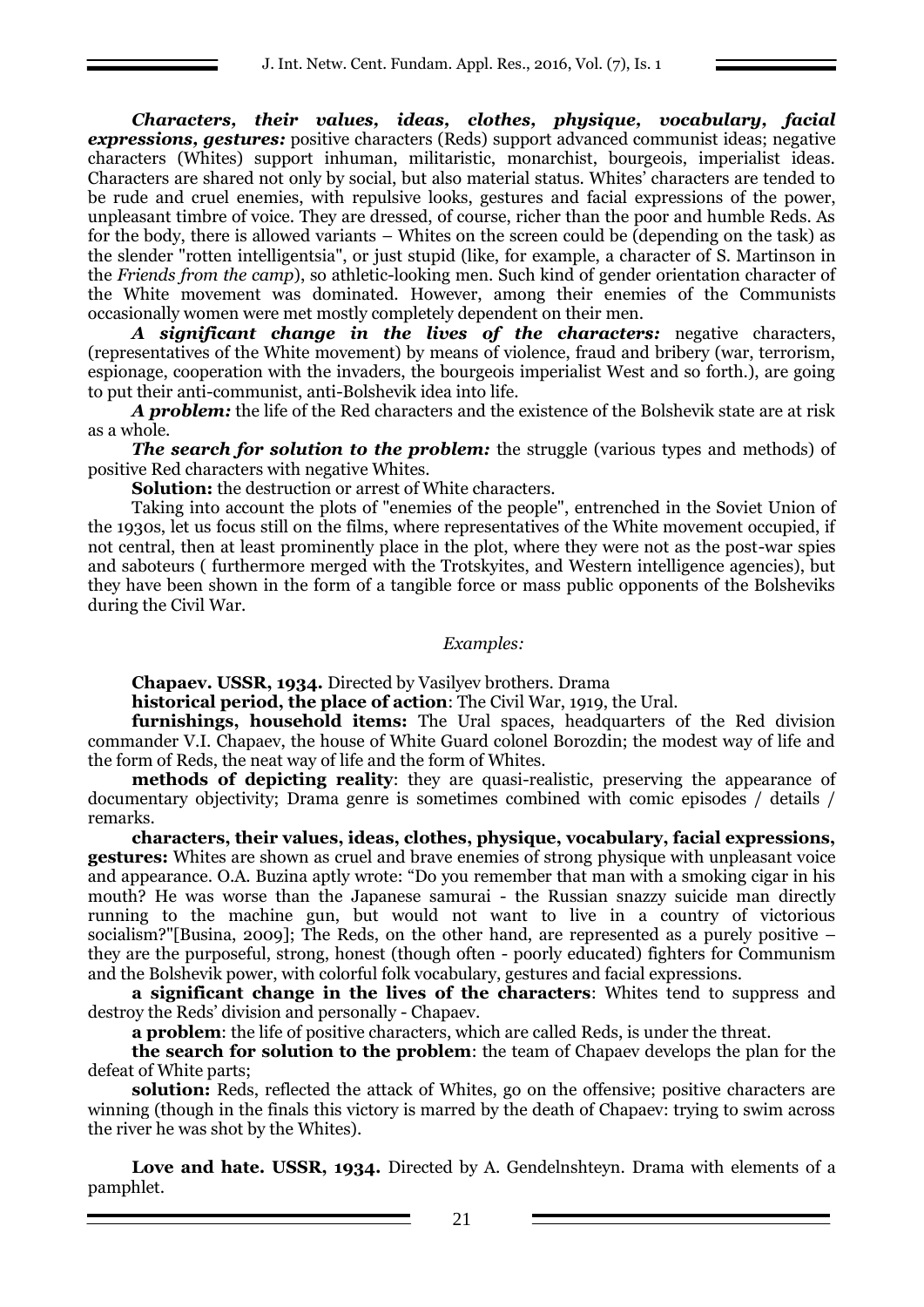# **historical period, the place of action**: The Civil war, 1919, Donbass.

**furnishings, household items**: Donbass settlement, the modest life, the clothes of miners' families, the nice shape of Whites.

**methods of depicting reality**: There is the synthesis quasi-realistic image (relative to the miners' families and the Reds) and the grotesque caricature (relative to Whites).

**characters, their values, ideas, clothes, physique, vocabulary, facial expressions, gestures**: Whites are shown as cruel, vile and lustful enemies of strong physique with unpleasant voice and appearance; the residents and soldiers of the mining town, on the contrary, are mainly depicted purely positive. They are purposeful, strong, honest fighters for Communist power, with colorful folk vocabulary, gestures and facial expressions.

**a significant change in the lives of the character**s: under the onslaught of the White Guard troops of General A.I. Denikin the men of mining town are retreating with Reds.

**a problem**: the White Guard troops occupy the mining town where there were almost only women, children and old people. The life of the civilian population is under the threat.

**the search for solution to the problem**: the wives of miners are working on a plan of rebellion against the whites;

**solution**: the rebellion of women occurs to be successful, the Red Army comes to help them. That leads to the destruction of the Whites (though in the finals this victory is marred by the death of the main character - the leader of "Women's rebellion").

**Shchors. USSR, 1939.** Directed by A. Dovzhenko. Romantic drama.

**historical period, the place of action:** The Civil war, 1919, Ukraine.

**furnishings, household items:** There are the Ukrainian steppes, the Red army commander N.A. Shchors, the troops of Petlurites; the modest way of life and the form of Reds, the neat way of life and the form of their enemies.

**methods of depicting reality**: There are the romantic events with distinct idealization of them and positive characters.

**characters, their values, ideas, clothes, physique, vocabulary, facial expressions, gestures:** Petliurists in the movie are the cruel enemies of strong constitution with unpleasant voice and appearance; The Reds, on the other hand, are represented as purely positive – they are the purposeful, strong, honest fighters for Communism and the Bolshevik power, with colorful folk vocabulary, gestures and facial expressions. Himself N. A. Shchors is shown, in the words of A.P. Dovzhenko, "with a face lit by the inner light, expressive eyes, which reflect the crystal honest of his soul."

**a significant change in the lives of the characters**: The Petliurists seek to destroy the Red forces, leading the successful attack.

**a problem:** the life of positive red characters is under the threat.

**the search for solutions:** N.A. Shchors is developing the plan of defeating Petlyura's army.

**solution:** positive characters are winning (though in the finals this victory is marred by the death of Shchors).

Thus, the comparative analysis of plot schemes, characters, and ideology of the Soviet sound films of 1931-1939, in varying degrees of affecting the subject of the White movement, leads to the conclusion about the essential similarity of their media stereotypes. Content analysis of screen media texts of 1930s on the topic related to the White movement allows generally to submit their basic narrative schemes as follows: cruel and treacherous, cowardly and cunning Whites and their allies are trying to overthrow the Bolshevik power by all means available to them (military / or guerrilla action, intervention, rebellion, terrorism, espionage, bribery, etc.), but they tolerate the inevitable defeat.

### *The period of the 1940s*

Beginning of the War with Nazi Germany has significantly changed the socio-cultural, political and ideological context in which developed the Soviet cinema. During the war, the class struggle as the struggle against religion was retreated. There was no mass repression against the peasantry, but the problem of opposition to the Third Reich (with which in the summer of the 1939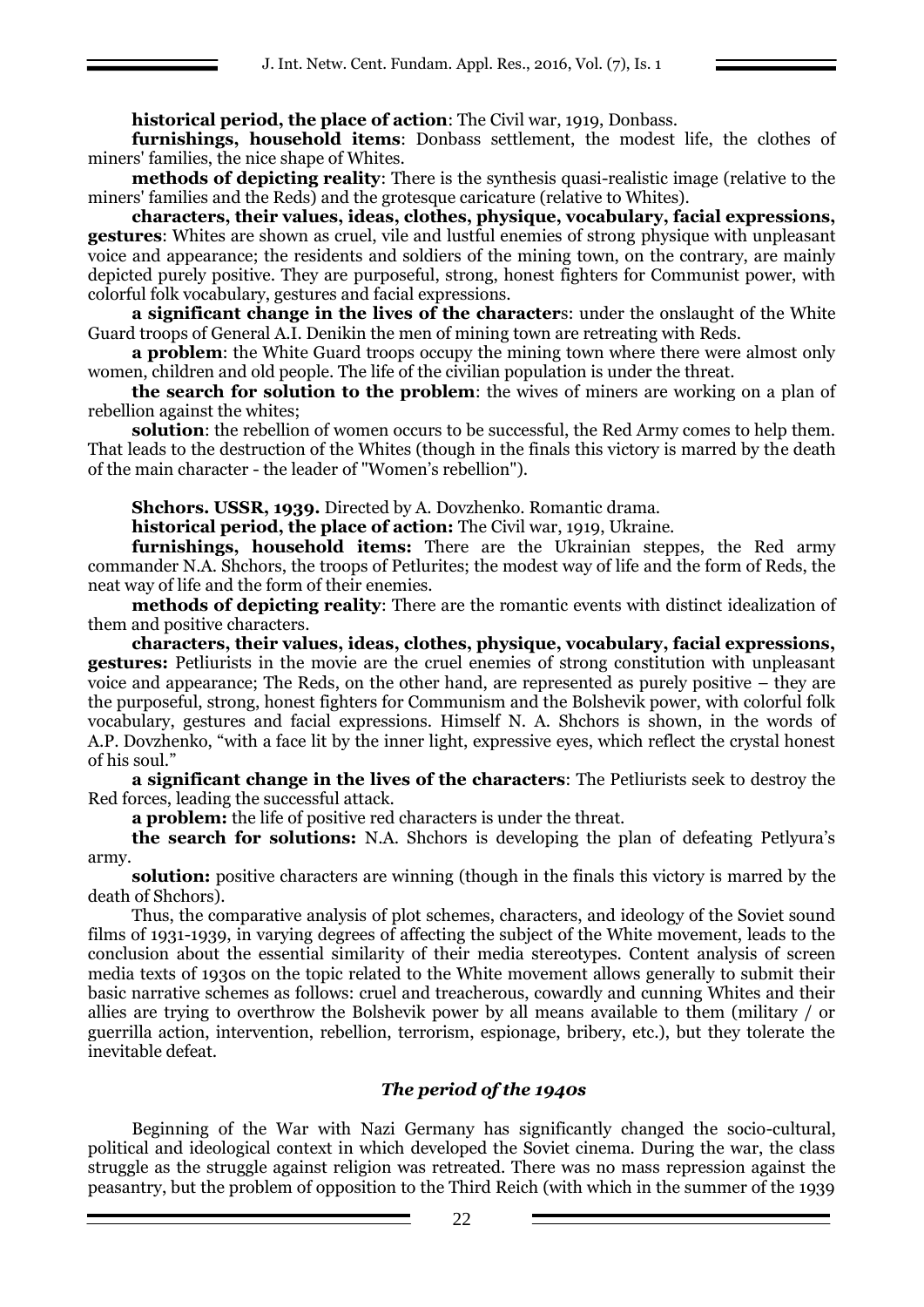Stalin's regime signed an agreement on non-aggression and cooperation. It was in force until June 22, 1941) came to the fore.

There is the total socio-cultural, political and ideological context of the 1940s:

- Military action on the Russian territory from 1941 to 1944 and the war in Europe and the Far East in the 1944-1945; Germany's capitulation in May 1945, and Japan's capitulation in September 1945;

- The mass terror of the Nazis against the Russian population in the occupied territories (concentration camps, mass executions, etc.);

- Intensive development of Soviet military industry, conversion of many factories on a war footing with the cost of the incredible stress of human resources;

- Adaptation of the communist ideology to the patriotic slogans;

- The establishment of totalitarian regimes, completely dependent on the Kremlin in almost all countries of Eastern Europe in the second half of the 1940s;

- Intensive recovery of Russian economy which were destroyed by war in the second half of the 1940s.

- The returning to the practice of mass repression during the second half of the 1940s - early 1950s (the struggle against cosmopolitanism, anti-Semitic campaign, etc.).

Clearly, in this context, the relevance of films about the Civil War and the White Guards was substantially declined: the bulk of the feature films of 1940s were filmed on the material of the Great Patriotic War.

The dominant theme of the movie: the fighting at the front, the guerrilla movement, the terror of the enemies against the civilian population, the labor enthusiasm of the "home front." Genre modification: mostly drama (military, historical). The style of these films was differed a little from the previous decade, but the show of military life has become more realistic.

And if in 1941-1942 it was filmed six films about the Civil War, conceived even before the Nazi attack on the Soviet Union (*The First Cavalry* by E. Dzigan, *The defeat of Yudenich* by P. Petrov-Bytov, *Alexander Parkhomenko* by L. Lukov, *His name is Suche-Bator* by A. Zarhi and I. Heyfits, *Kotovsky* by A. Fainzimmer and *Defense of Tsaritsyn* by Vasilyevs brothers), then from 1943 to 1950 the plots of World War II firmly dislodged this theme from cinema repertoire. Soviet feature films 1947-1948 noted modestly even the 30-year anniversary of the establishment of the Bolshevik regime…

Soviet feature Films of 1940-1942 in relation to the interpretation of the image of the White movement in general repeated the common scheme of the stereotypes of the 1930s: Whites were brought as evil, cruel and insidious enemies of the purely positive Bolsheviks. Thus, the enemy image continued to be operated actively that means "a representation of one subject (individual or collective) to another as the carrier of the threat to the existence of society. The main task of designing and broadcasting of enemy image is the consolidation of society in the face of new challenges of time" [Volkov, 2009, p.6-7].

In this respect it is interesting to trace the reasons of the ban on the issue of drama *The First Cavalry* (1941). The script was based on the previously received a positive assessment of the government play of one of the most famous playwrights of the Stalinist era - Vsevolod Vishnevsky (he also wrote the script for this film). Staging was assigned to Efim Dzigan - also a winner and order bearer - the author of the "historical-revolutionary" film *We are from Kronstadt* (1936) approved by the authorities and criticism. The basis of the story was a polished version of the Civil War fighting of Reds and their commanders - M.S. Budenny and K.E. Voroshilov (remember that in the 1930s, and in 1940 they occupied the prominent military posts).

It seemed that it was enough to please the authorities. However, the period of application of the film from the script to the filming and editing is quite long. And that seemed to be appropriate and relevant until 22 June 1941, later turned against the creators of *The First Cavalry*. First, the Poles who were considered to be the Soviet Union enemies before the Nazi attack, suddenly became if not the full-fledged allies, then at least the "friends in misfortune". And secondly, in the hostilities in 1941 nor Voroshilov nor Budenny could not declare themselves as more or less skilful military commanders. For these reasons, *The First Cavalry*, depicting the Poles no less dangerous and cruel enemies of the Bolsheviks than Whites, and unrestrainedly praising the same Voroshilov and Budenny, was politically outdated and, despite of all the regalia of the authors of the film, was sent "on the shelf".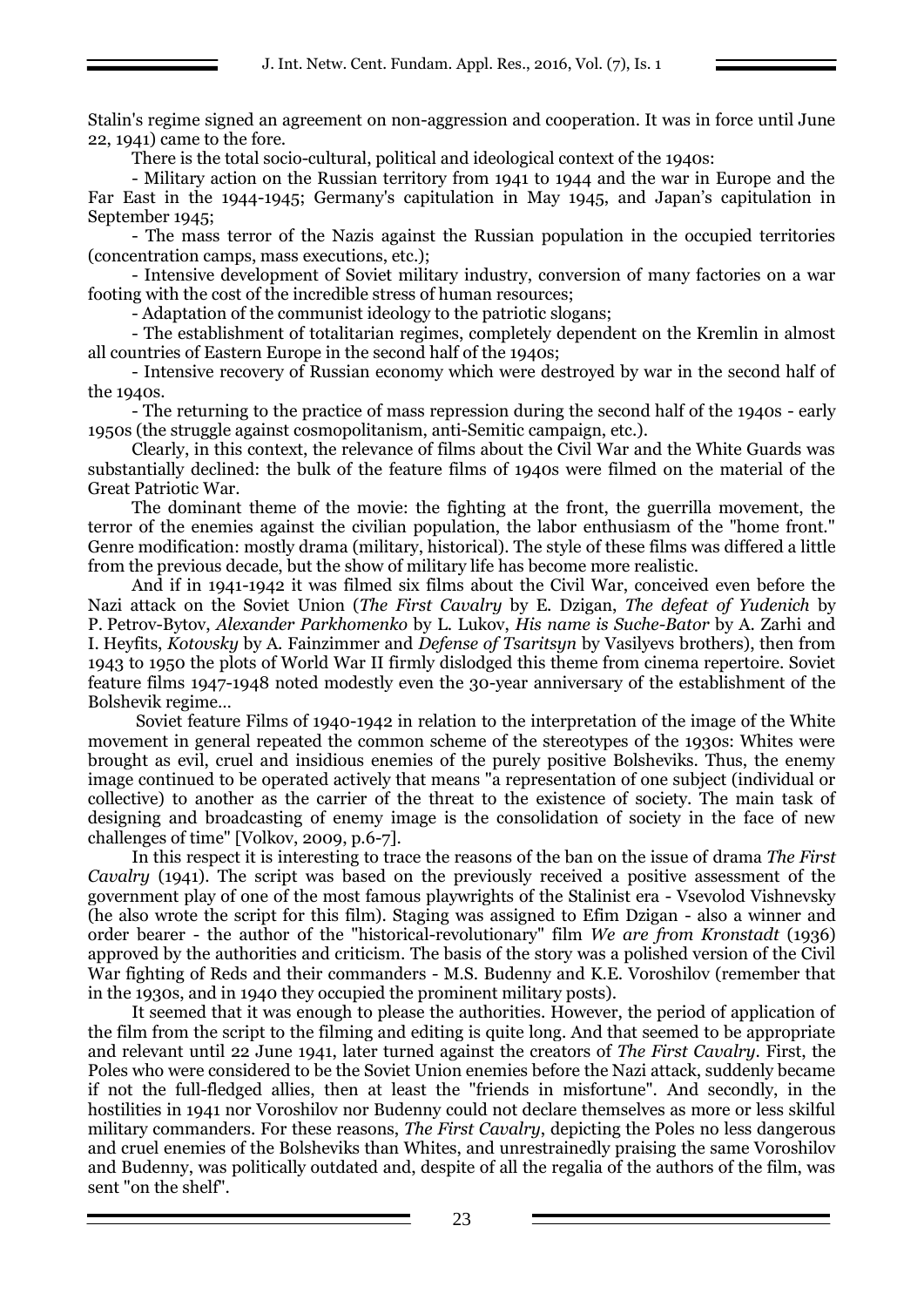In contrast, the first part of the *Defense of Tsaritsyn* (1942) by Vasilyev brothers (also conceived long before June 1941), where the image of Stalin as a great army strategist has dominated, and the enemies were not the Poles, but the Whites, was allowed to hire and prized at the highest level ...

No interference was released on screens and another film on the subject of the Civil War action movie *Kotovsky* (1942), if only because that glorified not acting marshal, but the bandit who was killed for a long time, with the light hand of the writer A. Kapler and director A. Fainzimmer, and who turned into almost an epic hero, the Public Defender and "ardent revolutionary"...

By the way, M. Donskoy felt sharply changed situation in time - and in the film adaptation of the novel N. Ostrovsky *How the Steel Was Tempered* (1942) brought to the fore the episodes associated with the German occupation of Ukraine in 1918, rightly believing that such a treatment would be much more relevant to the subject of the next appeal "Reds and Whites".

#### *The structure of the stereotype image of the White movement in the Soviet cinema of the 1940s*

*Historical period, the place of action:* There is any period of time from 1918 to 1924 (sometimes a later time period), Russia, the Soviet Union, in rare cases - the other countries.

*Furnishings, household items:* There are the modest dwellings, forms and objects of everyday life of Soviet characters, neat houses, the shape and household items white guard characters (especially - the high command).

*Methods of depicting reality:* It is the quasi-realistic (*The First Cavalry, Defense of Tsaritsyn, The defeat of Yudenich* and others.) or the semi-grotesque image (*Alexander Parkhomenko, Kotovsky*) of life of the characters of the White movement.

*Characters, their values, ideas, clothes, physique, vocabulary, facial expressions, gestures:* The positive characters (Reds) are the supports of advanced communist ideas; the negative characters (Whites) are the inhuman, militaristic, monarchist, bourgeois, imperialist ideas. Characters are shared by not only social, but also material status. White characters are shown as rude and cruel enemies, with the repulsive appearance, facial expressions and gestures and unpleasant voice tones. They are dressed, of course, richer than the poor and humble Reds. As for the body, there is allowed options - Whites on the screen (depending on the task) are the subtle or "rotten intelligentsia", or - the type of athletic men.

*A significant change in the lives of the characters:* The negative characters (representatives of the White movement) by means of violence, fraud and bribery (war, terrorism, espionage, cooperation with the invaders, the bourgeois imperialist West and so forth.), are going to put their anti-communist, anti-Bolshevik idea.

*A problem:* The life of the Red characters, for that matter, and the existence of the Bolshevik state as a whole is at risk.

**The search for solution to the problem:** there is the struggle (various types and methods) of positive Red characters with negative Whites.

*Solution:* there is the destruction / arrest White characters

#### Examples:

**The First Cavalry. USSR, 1941.** Directed by E. Dzigan. Drama.

**historical period, the place of action:** The Civil War, the south of the Soviet Russia.

**furnishings, household items:** There are steppes, the headquarters of the First Cavalry of the Red Army, the modest way of life and a form of Reds, the neat way of life and a form of Polish troops and Whites (recall that at that time there was a formal expression of "White Poles", synthesizing these two concepts).

**methods of depicting reality:** They are quasi-realistic preserving the appearance of documentary objectivity; Drama genre is sometimes combined with comic episodes / details / remarks.

**characters, their values, ideas, clothes, physique, vocabulary, facial expressions, gestures:** "Whites" are shown as the cruel enemies of strong build, with unpleasant voice and appearance; Reds, on the other hand, are represented as a purely positive – they are the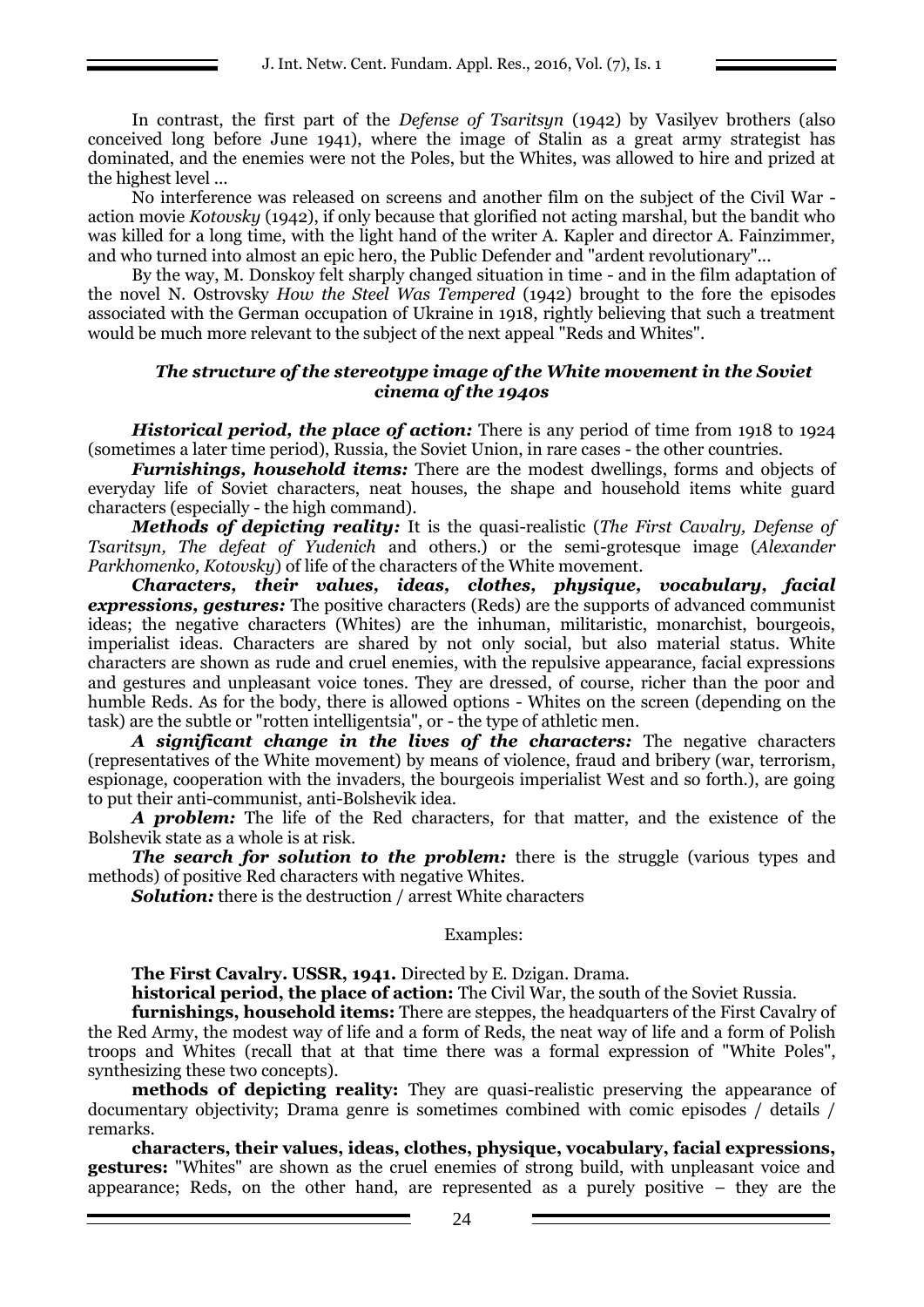purposeful, strong, honest (though often - poorly educated) fighters for Communism and the Bolshevik power, with colorful folk vocabulary, gestures and facial expressions.

**a significant change in the lives of the characters:** White Poles seek to destroy the Reds and in particular, the troops of the First Cavalry.

**a problem:** the life of positive characters, which are Reds, is under the threat.

**the search for solution to the problem**: the headquarters of the First Cavalry is developing a plan to defeat the enemy;

**solution:** Reds take the offensive and gain victory.

**The defeat of Yudenich. USSR, 1941.** Directed by P. Petrov-Bytov. Drama.

**historical period, the place of action**: 1919, the Civil War, Petrograd, the area adjoined to Petrograd.

**furnishings, household items:** the modest life, a form of Reds, high-quality form of Whites.

**methods of depicting reality:** There is the quasi-realistic picture of events.

**characters, their values, ideas, clothes, physique, vocabulary, facial expressions, gestures:** Whites are shown as the cruel enemies of strong build, with unpleasant voice and appearance; Reds, on the other hand, are represented as a purely positive – they are the purposeful, strong, honest (though often - poorly educated) fighters for Communism and the Bolshevik power, with colorful folk vocabulary, gestures and facial expressions.

**a significant change in the lives of the characters:** the Whites troops under the command of General N.N. Yudenich (1862-1933) seek to destroy the Reds and seize Petrograd. Whites have allies inside the city: there is the white hiding, plus his supporters who joined the Bolshevik leaders, hypocrites – L. Trotsky (1879-1940) and G. Zinoviev (1883-1936).

**a problem:** the life of the Red characters, for that matter, and the existence of the Bolshevik state as a whole are at risk.

**the search for solution to the problem:** contrary to supporters of L. Trotsky and G. Zinoviev who sneaked into the center of the leadership of the Bolshevik (they are insidiously offer to let the troops of N. Yudenich to Petrograd, then to allegedly win street fights) the true Reds are developing the plan for the defeat of the troops of N. Yudenich on the approaches to Petrograd;

**solution:** Reds take the offensive and gain victory, conspirators are exposed.

**Defense of Tsaritsyn. USSR, 1942.** Directed by Vasilievs brothers. Drama.

**historical period, the place of action:** the Civil War of 1918-1919, the south of Russia, Tsaritsyn.

**furnishings, household items:** the South Russian steppes, the Red Army is under the leadership of Stalin and Voroshilov; White Guard troops; the modest way of life and a form of Reds, the neat way of life and a form of Whites.

**methods of depicting reality**: quasi-realistic.

**characters, their values, ideas, clothes, physique, vocabulary, facial expressions, gestures:** the positive characters (Reds) are the carriers of advanced communist ideas; the negative characters (Whites) are the carriers of inhuman, militaristic, monarchist, bourgeois, imperialist ideas. Characters are shared not only by social, but also material status. White characters are shown as rude and cruel enemies, with the repulsive appearance, facial expressions and gestures and unpleasant voice tones. They are dressed, of course, richer than the poor and humble Reds.

**a significant change in the lives of the characters:** the Whites seek to destroy the Red forces.

**a problem:** the life of the positive red characters is under the threat.

**the search for solution to the problem:** Stalin and Voroshilov are developing a plan to defeat the Whites.

**solution:** positive characters win a victory.

Movie interpretations of White movement in the Soviet screen early 1950s were approximately the same as in 1930 – 1940s. In the most important film of that period (of those that relate to events of 1918-1924) - super pathetic *Unforgettable 1919* by M. Chiaureli – there were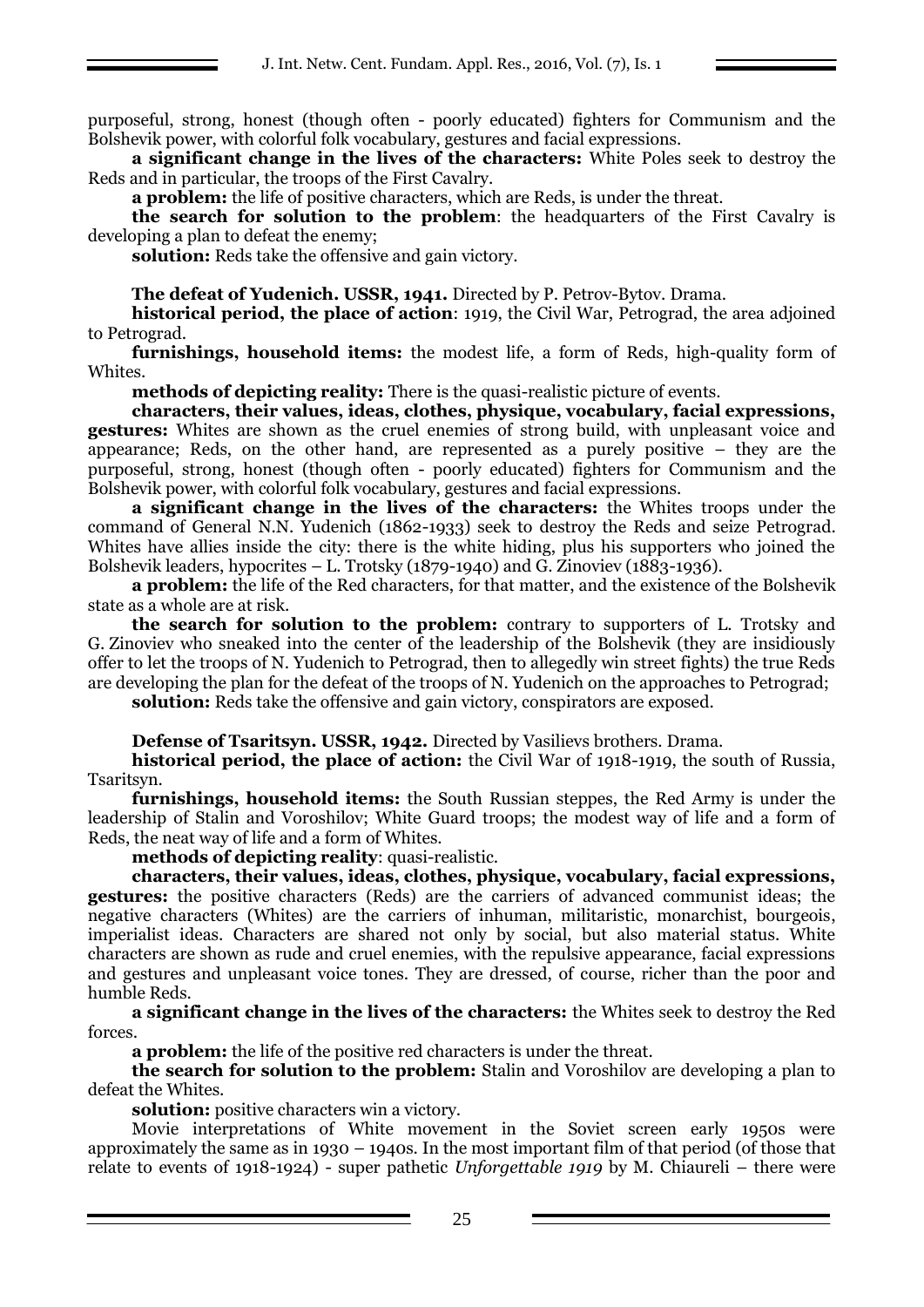aggressively argued that it was Stalin, who won the civil war thanks to his brilliant gift of the commander

# **Conclusion**

Thus, the comparative analysis of plot schemes, characters, and ideology of the Soviet sound films of 1930s-1940 s, in varying degrees of affecting the subject of the White movement, leads to the conclusion about the essential similarity of their media stereotypes. Content analysis of screen media texts of 1930s-1940s on the topic related to the White movement allows generally to submit their basic narrative schemes as follows: cruel and treacherous, cowardly and cunning Whites and their allies are trying to overthrow the Bolshevik power by all means available to them (military / or guerrilla action, intervention, rebellion, terrorism, espionage, bribery, etc.), but they tolerate the inevitable defeat.

# **References:**

1. Assmann, J. (2004). *Cultural memory.* Moscow: Languages Slavic culture, 368 p.

2. Bagdasarian, V.E. (2003). The image of the enemy in historical films 1930-1940-ies // *National History.* № 6, 32-46.

3. Barsenkov, A.S., Vdovin, A.I. (2005). *Russian history. 1918-2004.* Moscow: Aspect Press.

4. Baskakov, V.E. (1981). The confrontation of ideas on the western cinema screen // *West Screen: problems and trends*. Moscow: Knowledge, 3-20.

5. Berger, P., Luckmann, T. (1995). *The Social Construction of Reality. A treatise on the sociology of knowledge*. Moscow.

6. Busina, O. (2009). *These chic Whites* ... http://from-ua.com/voice/570a6bae81ed5.html http://www.from-ua.com/voice/6eaa4b1cd2f97.html

Vasilchenko, A.V. (2010). *Spotlight of Dr. Goebbels. Cinema of the Third Reich.* Moscow: Veche, 320 p.

7. Chernova, N.V. (2007). *Generalship image of Stalin during the Civil War in the treatment of Soviet cinema art of the second half of the 1930s - early 1950s.* Ph.D. Dis. Magnitogorsk.

8. Dolmatovskaya, G.E. (1976). The historical fact and its ideological interpretation in modern cinema // *Screen and ideological struggle.* Moscow: Art, 214-228.

9. Eco, U. (1976). *A Theory of Semiotics.* Bloomington: Indiana University Press.

10. Eco, U. (1998). *Lack of structure. Introduction to semiology.* St. Petersburg: Petropolis, 432 p.

11. Eco, U. (2005). *The role of the reader. Studies on the semiotics of the text.* St. Petersburg: The Symposium, 502 p.

12. Fedorov, A.V. (2008). Analysis of the cultural mythology of media texts in the classroom at the student audience // *Innovations in education.* № 4, 60-80.

13. Fedorov, A.V. (2011). Structural analysis of media text: stereotypes of the Soviet cinema of the image of war and V. Vinogradov's film "Eastern Corridor" (1966) // *Questions of Cultural Studies.* № 6, 110-116.

14. Fedorov, A.V. (2012). Analysis of audiovisual media texts. Moscow, 182 p.

15. Fedorov, A.V. (2015). Transformation of Russian image in the Western Screen. Moscow: Information for All, 221 p.

16. Gunther, H. (2000). Archetypes of Soviet Socialist Realism // *Socialist Realism Canon.* St.Petersburg, 743-784.

17. Halbwachs, M. (2005). The collective and historical memory // *Emergency ration,* № 2- 3, 40-41.

18. Halbwachs, M. (2007). *Social frameworks of memory*. Moscow.

19. Hobsbawm E. (2000). Introduction: Inventing Traditions. In: Hobsbawm, E. and Ranger, T (Eds.) *The Invention of Tradition.* Cambridge, 2000, pp.1–14.

20. Kara-Murza, S.G. (2003). *The Civil War (1918-1921). The lesson for the XXI century.* Moscow: Exmo, 384 p.

21. Keen, S. (1986). *Faces of the Enemy.* San Francisco: Harper and Row.

22. Kenez, P. (2007). *Red Attack, White resistance. 1918-1918.* Moscow: Center Poligraf, 287 p.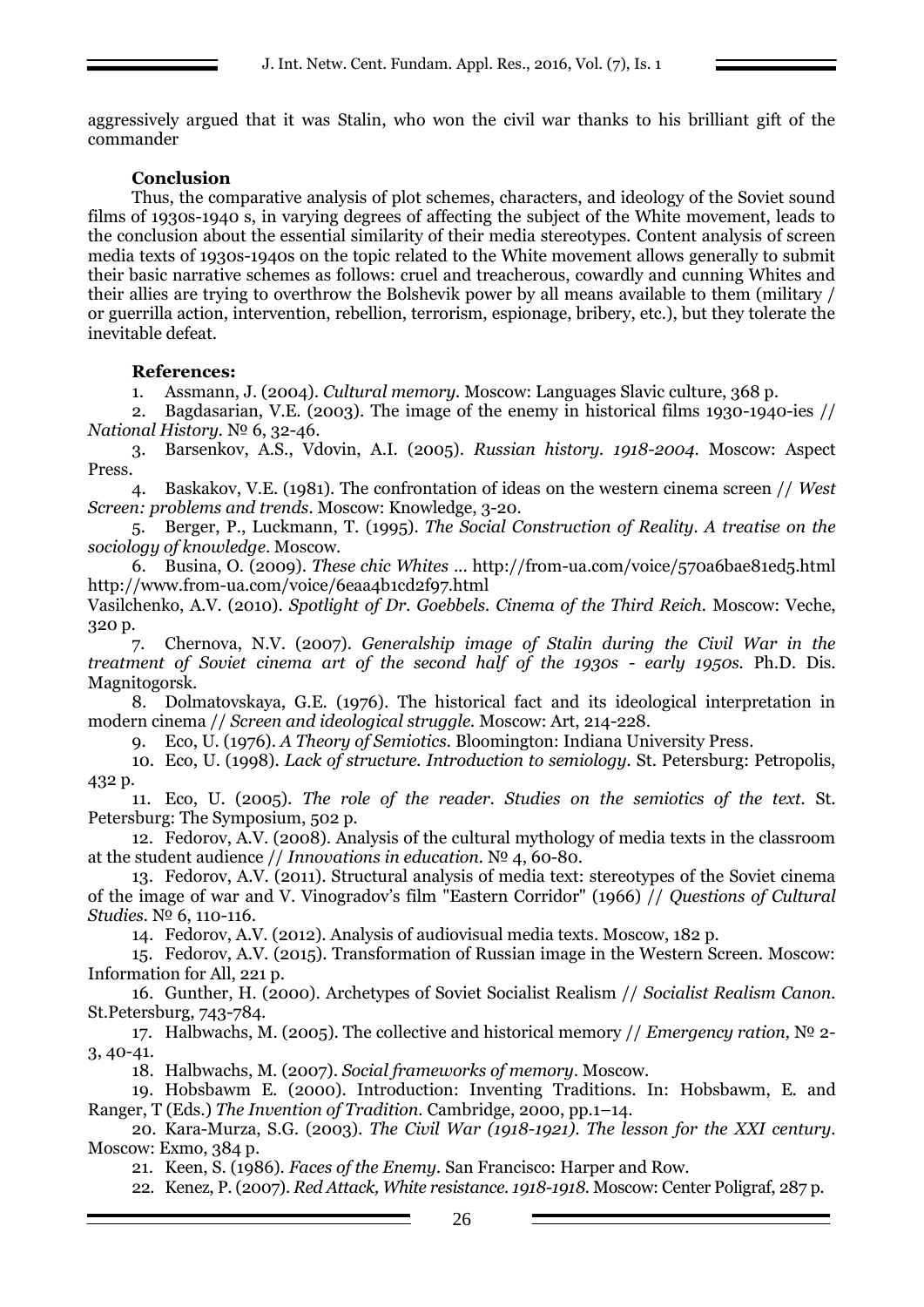23. Kirmel, N.S. (2008). *White Guard intelligence services in the Civil War.* 1918-1924 years. Moscow: Kuchkovo Field, 512 p.

24. Kolesnikova, A. (2006). The image of the enemy in Soviet cinema // *Posev.* № 9, S.24-30.

25. Kondakov, Y.E. (2007). Civil War on the screen. White movement (the era of silent movies) // *Clio.* 85-91.

26. Kondakov, Y.E. (2012). *Mapping the Civil War in the Soviet cinema of 1930-40-ies.* http://statehistory.ru/3420/Otobrazhenie-Grazhdanskoy-voyny-v-sovetskom-kinematografe-1930-40-kh-godov/

Kosnichuk, E. (2008). Film True: *Shchors* and bricks from which it was built // *Aspects.* № 4. <http://www.2000.net.ua/c/46048>

27. Kondakov, Y.E. (2015). *Civil War on the screen. White Movement: a tutorial.* St. Petersburg: Elexis, 362 p.

28. Levkievskaya, E.E. (2000). Russian idea in the context of mythological models and mechanisms of their sacralization // *Myths and Mythology in Modern Russia*. Moscow: AIRO-XX, 61-62.

29. Lotman, Y.M. (1999). *Inside minded worlds. Man - the text - the semiotic sphere history.* Moscow.

30. Malkova, L.Y. (1995). The face of the enemy // *Cinema: Politics and people (1930s).* Moscow: Mainland.

31. Menashe, L. (2005). Chapayev and Company: Films of the Russian Civil War // *Cinéaste.* 2005. Vol. 30. No. 4, pp. 18-22.

32. Nekludov, S.Y. (2000). Structure and function of myth // *Myths and Mythology in Modern Russia.* Moscow: AIRO-XX, 17-38.

33. Nusinova, N.I. (2003). *When we go back to Russia ... Russian cinema abroad.* Moscow: Eisenstein Centre, 464 p.

34. Pihoya, R.G. (2002). Historical memory: a case study through the eyes of a historian // *National History.* № 3, .201-202.

35. Polyakov, Y. (1992). Civil War: the emergence and escalation // *National History.* № 6.

36. Razlogov, K.E. (2004). Specifics of feature films as a historical source // *The history of the country. History of Cinema*. Moscow, p.30.

37. Ricoeur, P. (2004). *Memory, history, oblivion.* Moscow.

38. Shambarov, V.E. (2002). *White Guard.* Moscow: Eksmo-Press.

39. Shlapentokh, D. and V. (1993). *Soviet Cinematography 1918-1991*. New York: Aldine De Gruyter, 278 pp.

40. Silverblatt, A. (2001). *Media Literacy.* Westport, Connecticut – London: Praeger, 449 p.

41. Slobodin, V.P. (1996). *White movement during the Russian Civil War (1918-1924).* Moscow: Moscow Law Institute.

42. Small, M. (1980). Hollywood and Teaching About Russian-American Relations. *Film and History,* N 10, p.1-8.

43. Sokolov, A.K. (1999). *The course of Soviet history, 1918-1940.* Moscow: Higher School.

44. Strada, M. (1989). A Half Century of American Cinematic Imagery: Hollywood's Portrayal of Russian Characters, 1933-1988. *Coexistence,* N 26, p.333-350.

45. Strada, M.J. and Troper, H.R. (1997). *Friend or Foe? Russian in American Film and Foreign Policy.* Lanham, Md., & London: The Scarecrow Press, 255 p.

46. Taylor, R. and Spring, D. (Eds.) (1993). *Stalinism and Soviet Cinema.* London and New York: Routledge, p.131-141.

47. Toshchenko, J.T. (2000). Historical consciousness and historical memory // *Modern and Contemporary History*. № 4, p.4.

48. Tsvetkov, V.G. (2000). White Movement in Russia. 1918-1924 years. // *Questions of history.* № 7, 56-73.

49. Turovskaya, M.I. (2003). *Blow up.* Moscow: MIC, 288 p.

50. Vlasov M.P. (1962). *Soviet historical and historical-revolutionary film*. Moscow, p.16.

51. Volkov E.V. (2009). *White movement in the cultural memory of Soviet society: the evolution of "enemy image"*. Ph.D. Dis.. Chelyabinsk.